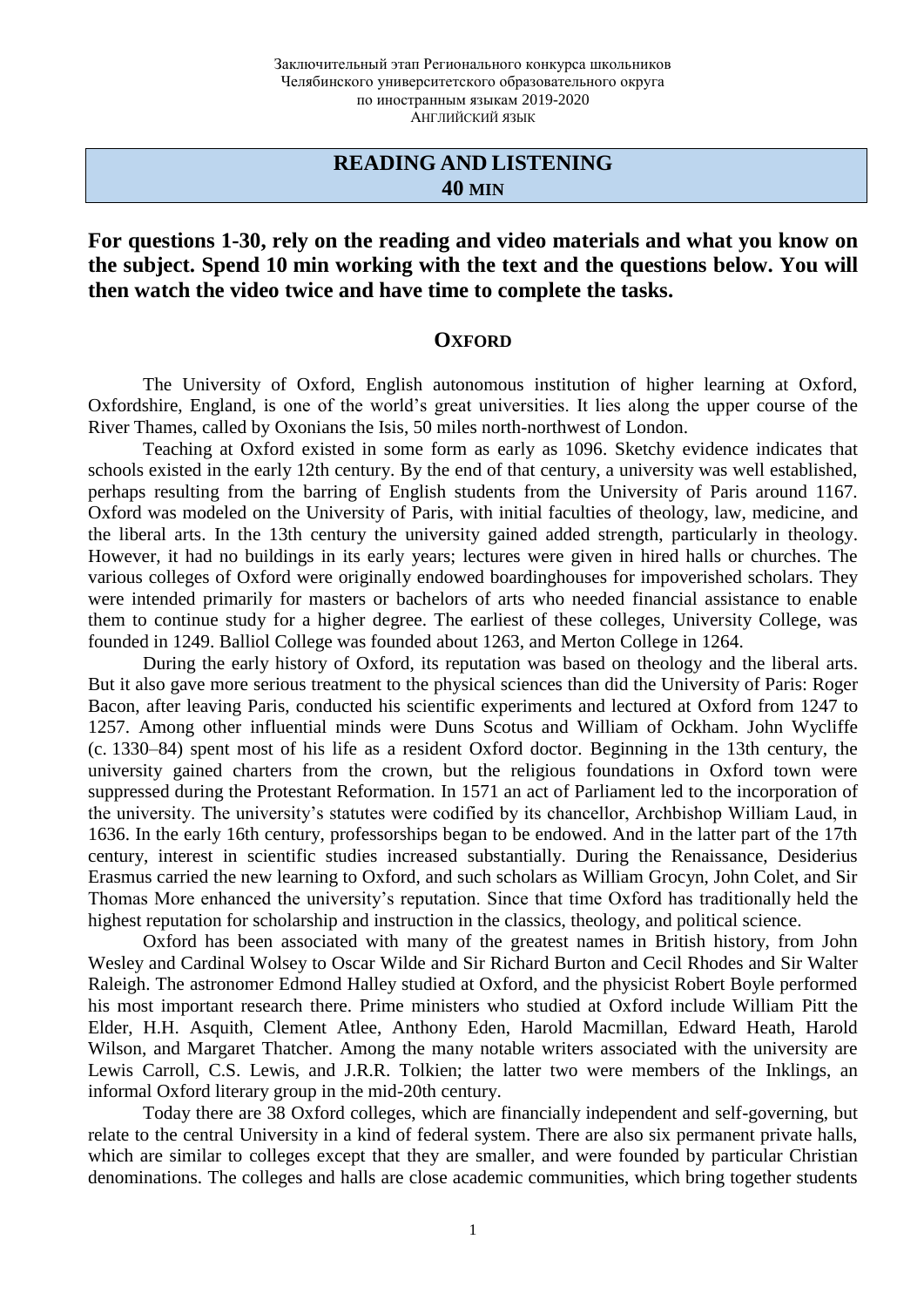and researchers from different disciplines, cultures, and countries. This helps to foster the outstanding research achievement that has made Oxford a leader in so many fields.

The colleges and the University work together to organise teaching and research, and many staff at Oxford will hold both a college and a University post. The central University is made up of different sections, including academic and administrative departments, libraries, and museums. There are roughly 100 major academic departments, which are overseen by the four academic divisions: Medical Sciences; Mathematical, Physical and Life Sciences; Humanities; Social Sciences. Each department organises teaching and research in a different subject area, from Anthropology to Zoology. There are also many smaller, specialist research centres and sub-departments.

Almost every student at Oxford is a member of a college. Most colleges admit both graduate and undergraduate students. The undergraduate admissions process is co-ordinated by the University, but colleges are ultimately responsible for selecting and admitting their undergraduate students. The University admits graduate students, but once they have been offered a place by the University, graduate students are also selected by a college.

Colleges provide accommodation, catering, social spaces, pastoral care, and other facilities for their students. The University provides centralised student services, including careers, and counselling, as well as resources such as libraries, laboratories, and museums. Colleges organise tutorial teaching for undergraduates. Tutorials are central to studying at Oxford, giving students an opportunity to discuss and explore their subject in small groups with an expert in the field. The University supervises graduate students and examines graduate theses. It determines the content of degree courses, and organises lectures, seminars, and lab work for both undergraduate and graduate students. The University sets and marks examinations and awards degrees.

**For questions 1-5, name the people associated with Oxford University that are depicted in the pictures. They appear in the text and the video.**

**Example:** *Harry Potter* **1. \_\_\_\_\_\_\_\_\_\_ 2. \_\_\_\_\_\_\_\_\_\_**









**3. \_\_\_\_\_\_\_\_\_\_ 4. \_\_\_\_\_\_\_\_\_\_ 5. \_\_\_\_\_\_\_\_\_\_**







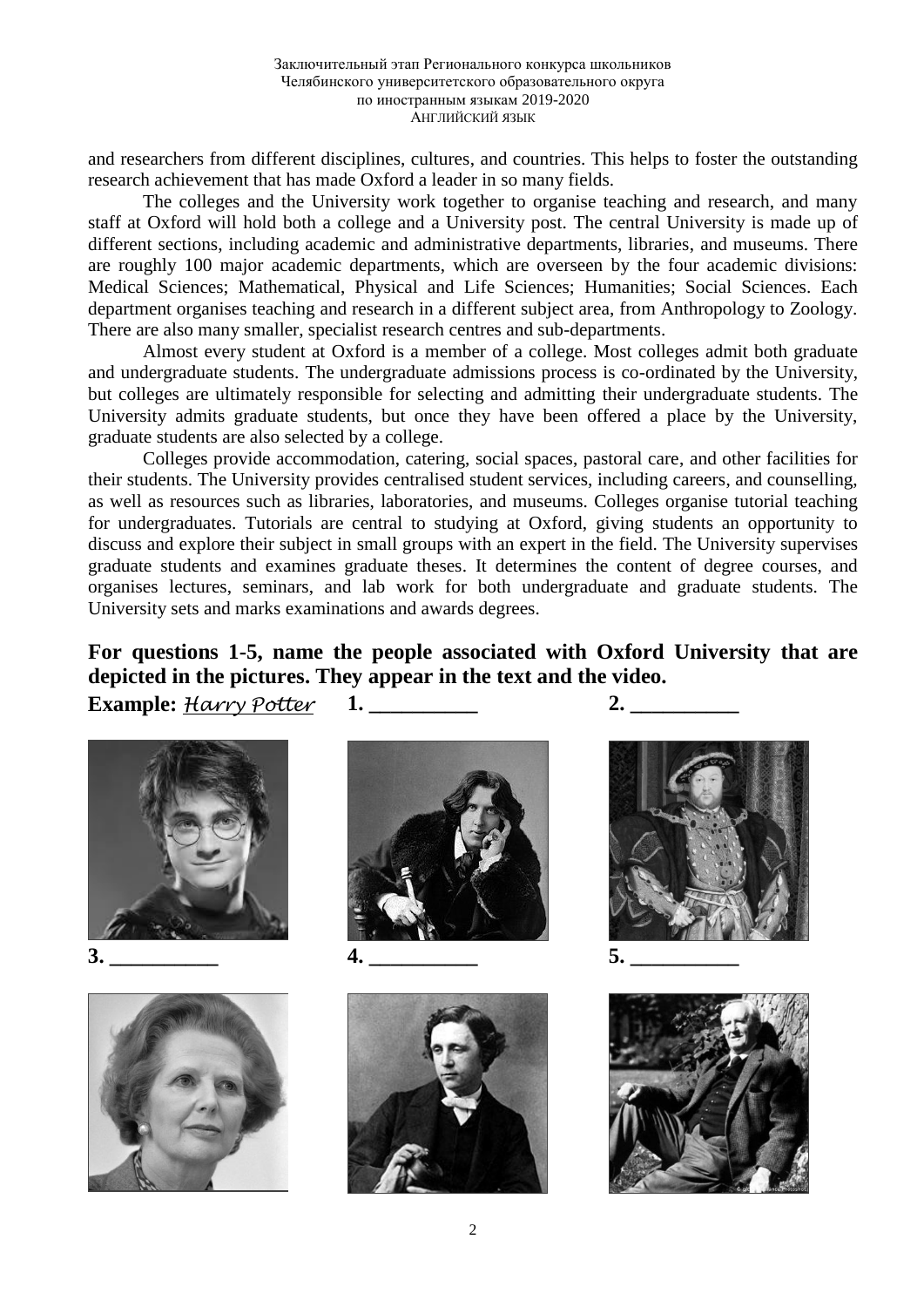# **For statements 6-15, choose A if the idea is expressed in the text and the video, B if the idea is expressed in the text only, C if the idea is expressed in the video only, D if the idea is not expressed in either source.**

**6**. The history of Oxford University goes back to the Early Middle Ages. \_\_\_\_\_

**7**. The River Thames, which curves around Oxford, is called by a different name here.

**8**. The University of Oxford was founded by a group of professors and students who decided to settle down in the welcoming and thriving town of Oxford.

**9**. Oxford is a collegiate university. \_\_\_\_\_

\_\_\_\_\_

**10**. While the University provides the curriculum, student services, and resources, the colleges are responsible for selecting, accommodating and nurturing their students.

\_\_\_\_\_ **11**. The historic heart of Oxford University is the so-called Old Schools Quad with the first purpose-built classrooms for physics, astronomy, philosophy, and so on.

**12**. The Bodleian Library, the main research library of the University of Oxford, is one of the oldest libraries in Europe. \_\_\_\_\_

**13**. The University houses some world-famous documents and original works.

**14**. Christ Church, founded in 1546, has the most esteemed list of politicians, scientists, philosophers, and academics. \_\_\_\_\_

**15**. Oxford is particularly distinguished in classical studies, political science, and theology.  $\_\_$ 

# **For questions 16-22, choose the correct answer A, B, or C.**

# **16**. The noun **alumni** means …

- **A.** former students
- **B.** outstanding scientists
- **C.** best teachers

# **17**. **Curriculum** is …

- **A.** purpose-built buildings of a university or college and the land around them
- **B.** subjects that are included in a course of study
- **C.** testing somebody in order to find out how much they know

# **18**. An **undergraduate** is someone who …

- **A.** has finished school and applied for a place at a college
- **B.** is studying for their first degree
- **C.** holds a first degree and is doing advanced study or research

# **19**. **Theology** is the study of …

**A.** Christianity and other beliefs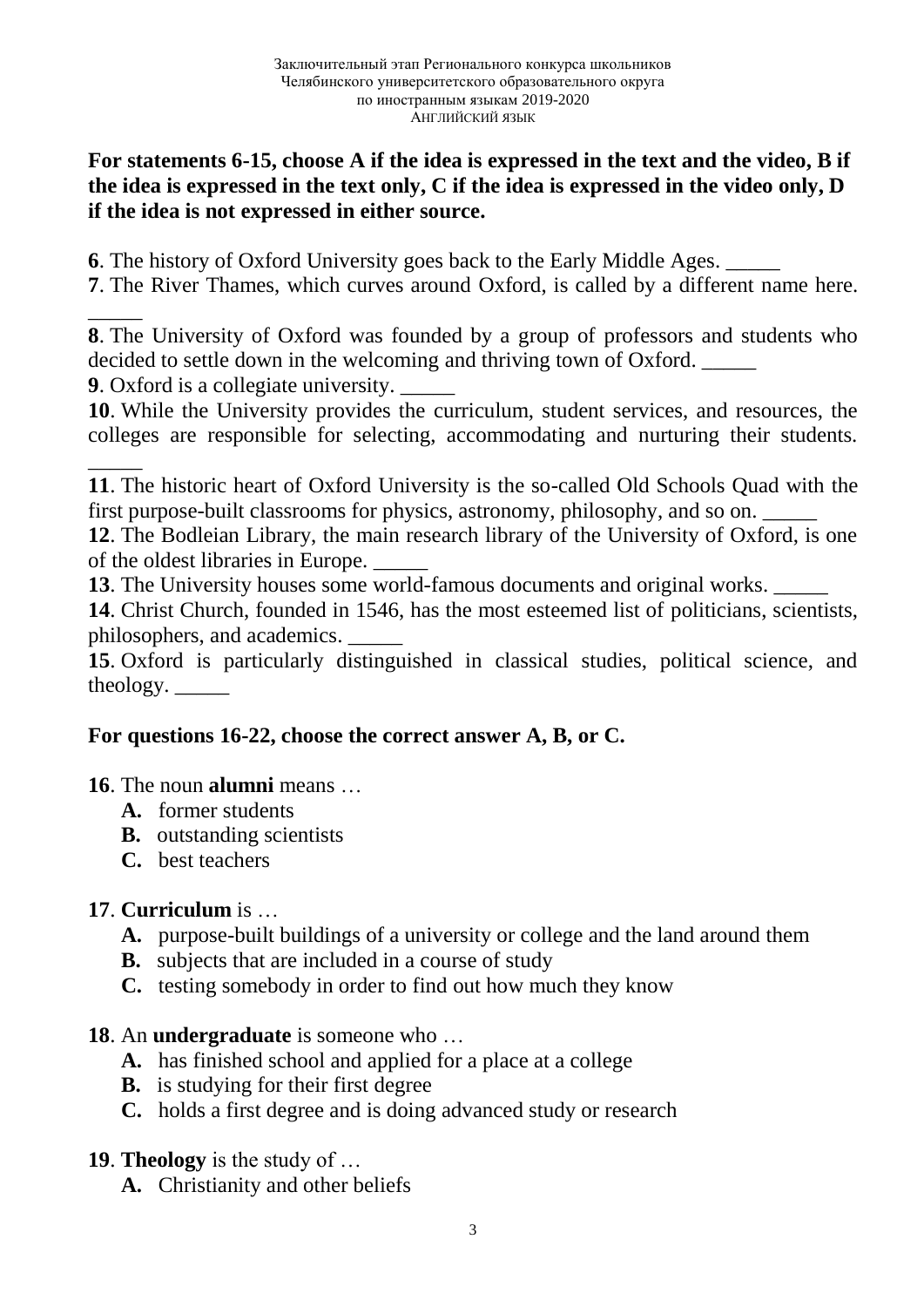- **B.** the human race, its origins, development, and customs
- **C.** philosophical theories

### **20**. **Town and gown division** describes …

- **A.** a mix of architectural styles in a town
- **B.** competition between two rival universities
- **C.** tension between local people and a more privileged academic community

### **For questions 21-25, decide if the statements are true (T) or false (F).**

- **21**. The city of Oxford is located 80 km north-northwest of London. \_\_\_\_\_
- **22**. Oxford's earliest college, University College, was founded in the 12th century.

**23**. The Bodleian Library displays W. Shakespeare's first folio of 19 plays dating back to 1623.

**24**. Oxford's History of Science Museum keeps A. Einstein's chalkboard, which features his hand-scrawled equations from 1931. \_\_\_\_\_

**25**. Oxford is proud of its 15 Nobel Prize winners. \_\_\_\_\_

### **For questions 26-30, choose the best answer A, B, C or D. Rely on what you know on the subject.**

**26**. In the UK, prestigious schools for young people between the ages of 13 and 18, whose families pay for their education, are called ...

- **A.** grammar schools
- **B.** co-educational schools
- **C.** comprehensive schools
- **D.** public school

**27**. Money paid for education is a …

**A.** fee

\_\_\_\_\_

- **B.** tip
- **C.** fare
- **D.** tax

**28**. A famous English school for boys near Windsor, where Princes William and Harry were sent, is called …

- **A.** Harrow
- **B.** Rugby
- **C.** Eton
- **D.** Westminster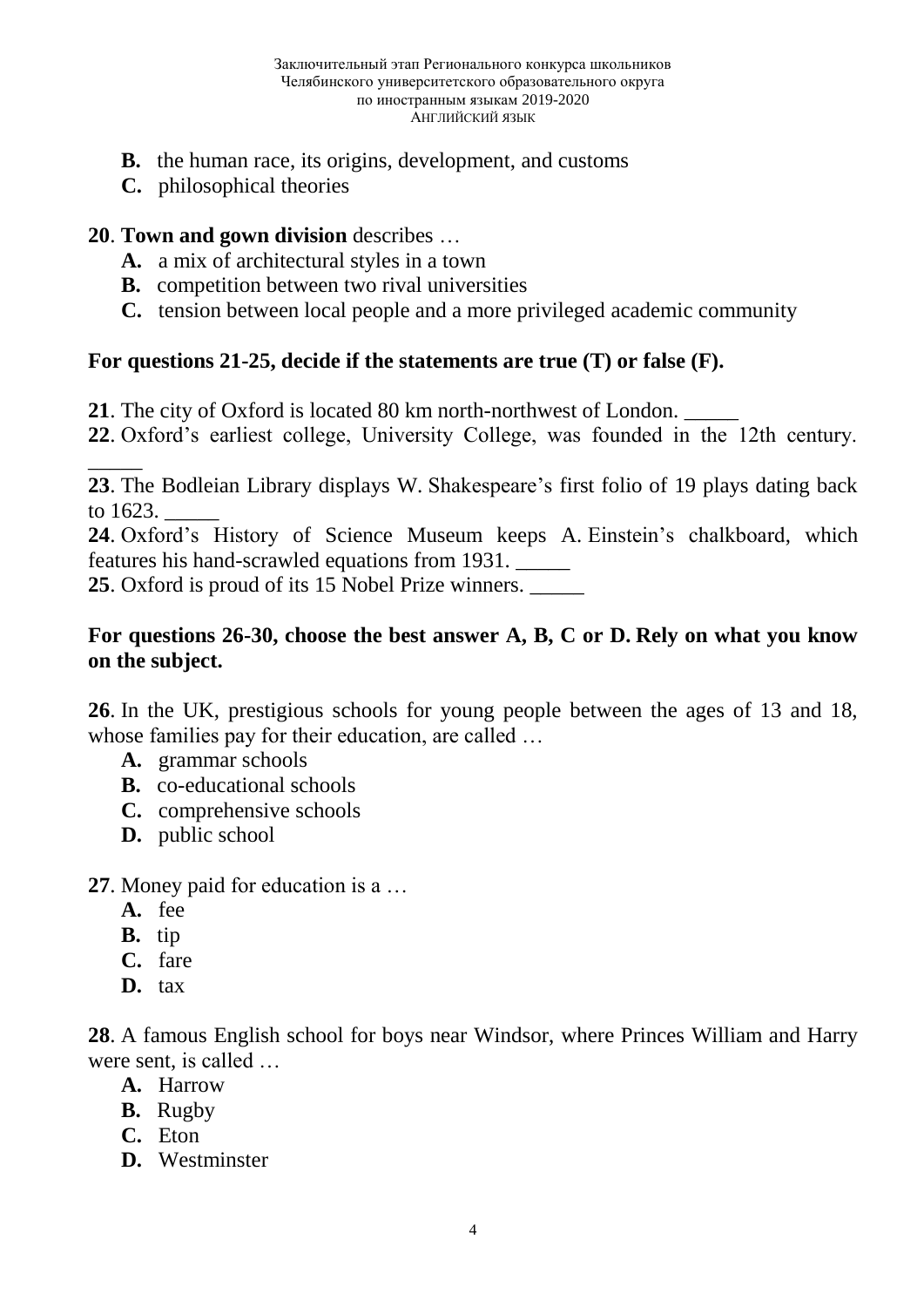**29**. Following Oxford and Cambridge, the third-oldest university in the UK and English-speaking world is…

- **A.** The University of St Andrews
- **B.** The University of Manchester
- **C.** Durham University
- **D.** The University of Edinburgh

**30**. Oxford and Cambridge Universities are rivals not only in academic achievements, but also in …

- **A.** boat racing
- **B.** boxing
- **C.** horse racing
- **D.** football

**TRANSFER YOUR ANSWERS TO THE ANSWER SHEET**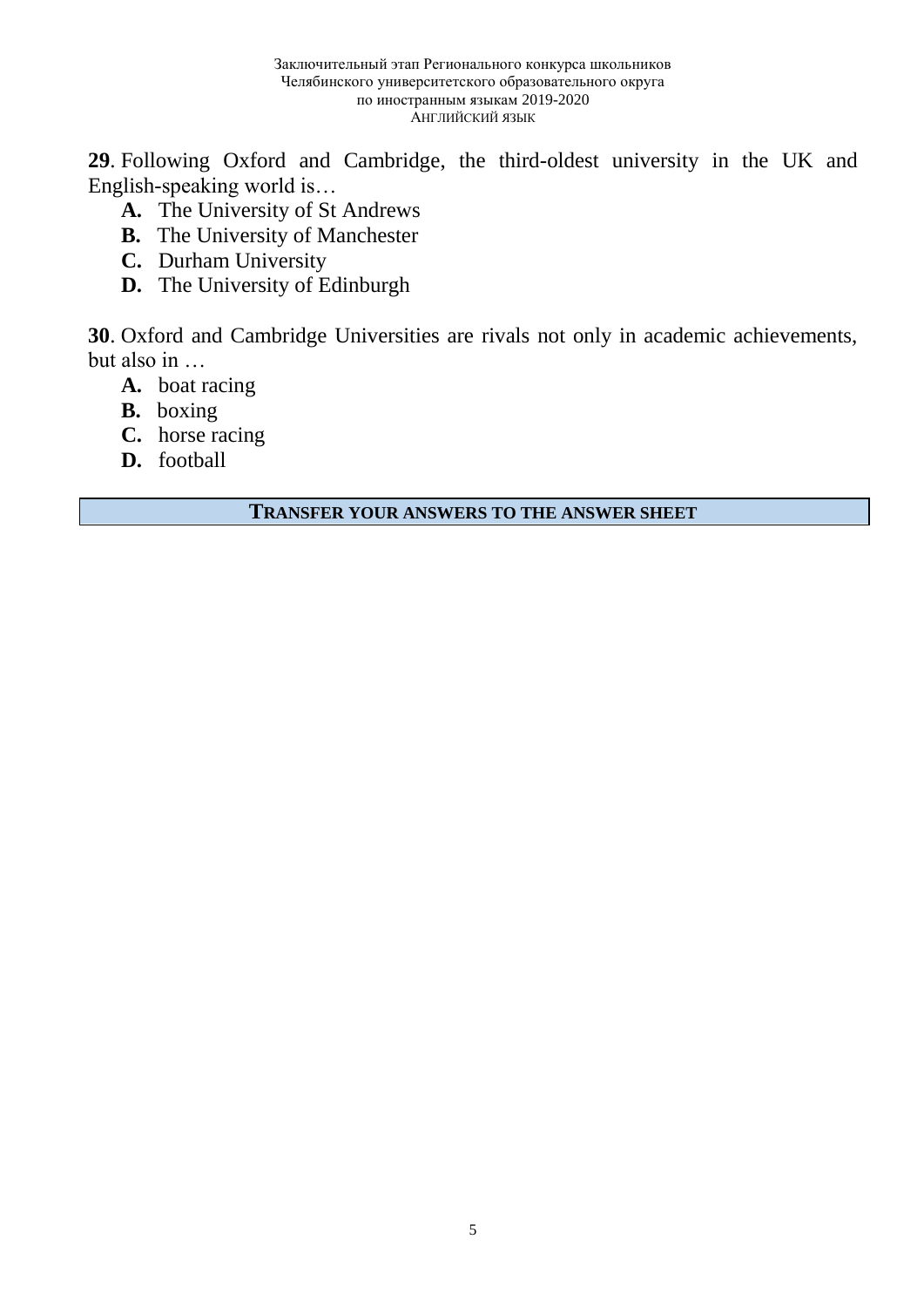### **USE OF ENGLISH 50 MIN**

## **For questions 31-40, think of one word only which can be used appropriately in all three sentences.**

- **Example:**  $\blacksquare$  One doesn't need to be an expert to *appreciate* the beauty of classical music.
	- Houses in this area will *appreciate* in value in the next few years.
	- I'll always *appreciate* your help and support.
- **31**. Zoos make a useful contribution to conservation, but animals are better off in their \_\_\_\_\_\_\_ habitat.
	- Nick's got a \_\_\_\_\_\_\_ talent for music, and can play several instruments.
	- I prefer some yoghurt with honey in the evening, something not heavy.
- **32.**  $\bullet$  Look at the situation from every \_\_\_\_\_\_\_ before you make a decision. ■ The picture was hanging at a peculiar subseteed it.
	- The photographer took this shot from an unusual \_\_\_\_\_\_\_\_\_.
- **33**. The college offers a wide of courses, from business studies to hair styling.
	- We looked out of the plane window as we flew over the of mountains.
	- The bird is out of \_\_\_\_\_\_of my binoculars, so I can't make out what species it is.
- **34**. There's a chance that she's still in her office.
	- Alicia has a small cottage on a \_\_\_\_\_\_\_\_ island off the coast of Scotland.
	- He was a cold, \_\_\_\_\_\_\_\_ person, who was difficult to talk to.
- **35**. Would you \_\_\_\_\_\_\_\_ the baby for me while I go to the shops?
	- I don't doing the washing up, but I object to drying the dishes as well.
	- It's nothing to do with you, so why don't you \_\_\_\_\_\_\_\_\_ your own business?
- **36**. I think you need a different to deal with the problem.
	- The to the city from the north affords the best views of the river.
	- They decided that a direct \_\_\_\_\_\_ was the best way to achieve results.
- **37**. You shouldn't drive a car <u>seem</u> the influence of alcohol.
	- She wrote her first three books \_\_\_\_\_\_\_ another name.
	- You'll find his records filed \_\_\_\_\_\_\_ the heading 'Non-resident'.
- **38**. Children who are to their own devices get up to all sorts of mischief.
	- Charles felt \_\_\_\_\_\_\_ out when the other children started playing the board game.
		- After the party, Karen's mum was with all the tidying up to do.
- **39**. The police <u>\_\_\_\_\_\_</u> the man with attempted burglary.
	- The taxi driver me ten euros for taking me to the station.
	- Breaking the door down, the soldiers \_\_\_\_\_\_\_\_\_ into the building.
- **40**. Stand with your knees \_\_\_\_\_\_\_ and then slowly straighten them.
	- Sally is angry and seems \_\_\_\_\_\_\_\_ on quarrelling with everyone again.
	- This key is \_\_\_\_\_\_\_\_ out of shape and I can't use it.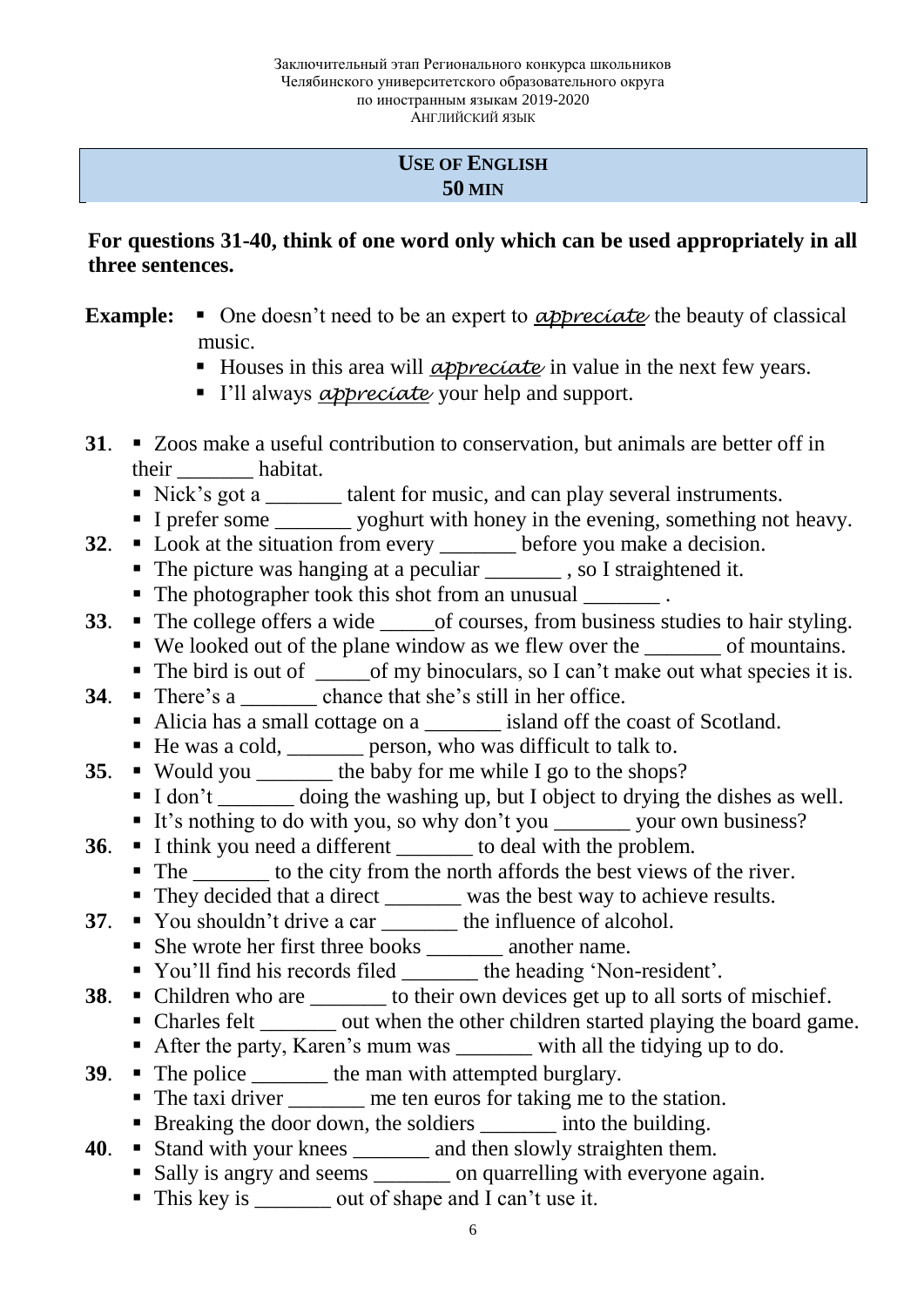## **For questions 41-50, choose the correct word A-O to complete each idiom. There are some extra words which you do not need to use.**

| <b>41.</b> She went from ______________ to riches with pure hard work. Her                                                         | A.             | down    |
|------------------------------------------------------------------------------------------------------------------------------------|----------------|---------|
| success story is really inspiring.                                                                                                 | <b>B.</b>      | silver  |
| <b>42.</b> He gets paid ____________ for doing that job. He should either                                                          |                |         |
| ask for a raise or quit.                                                                                                           | $\mathbf{C}$ . | hunger  |
| <b>43</b> . Writing is her bread and ____________. She feeds and sends her<br>kid to school with her earnings from writing online. | D.             | hand    |
| 44. My friend was born with a _____________ spoon in her mouth. By                                                                 | Е.             | foot    |
| the time she was born, her parents were already self-made<br>millionaires.                                                         | F.             | rags    |
| <b>45.</b> While my job gives out a salary that is just enough to keep the                                                         | G.             | wolf    |
| from the door, I am still thankful I have it.                                                                                      | H.             | honey   |
| <b>46</b> . I paid an arm and a ____________ to give her a party but it was<br>worth it. She had tons of fun!                      | I.             | leg     |
| 47. My parents helped me __________ the bill of my university<br>education.                                                        | J.             | peanuts |
| <b>48</b> . We normally ___________ in some money to buy a present for                                                             | Κ.             | chip    |
| our boss.                                                                                                                          | L.             | broke   |
| 49. My uncle started a company last year but it quickly went                                                                       | M.             | butter  |
| <b>50</b> . I feel like I'm pouring money ____________ the drain by always<br>repairing my old car.                                | N.             | sticks  |
|                                                                                                                                    | О.             | through |

### **For questions 51-55, choose the correct form of** *do* **or** *make***.**

**Example:** They *made* me an interesting offer of a job in Hong Kong.

**51.** He \_\_\_\_\_\_\_\_\_\_ a course in Russian Language and Literature several years ago.

**52.** 'Who the cooking in your house?' – 'My grandma. She is so good at it!'

**53.** I'm preparing \_\_\_\_\_\_\_\_\_\_ a speech at the conference.

**54.** If you don't know the answer, \_\_\_\_\_\_\_\_\_\_\_\_\_ a guess!

**55.** The storm hasn't \_\_\_\_\_\_\_\_\_\_ much damage to our house, but several other buildings in the neighbourhood need to be repaired.

**For questions 56-65, decide if the sentences are correct or not. If a sentence is correct, put a tick (V) in the space provided. If a sentence is incorrect, write one word which should not be there.**